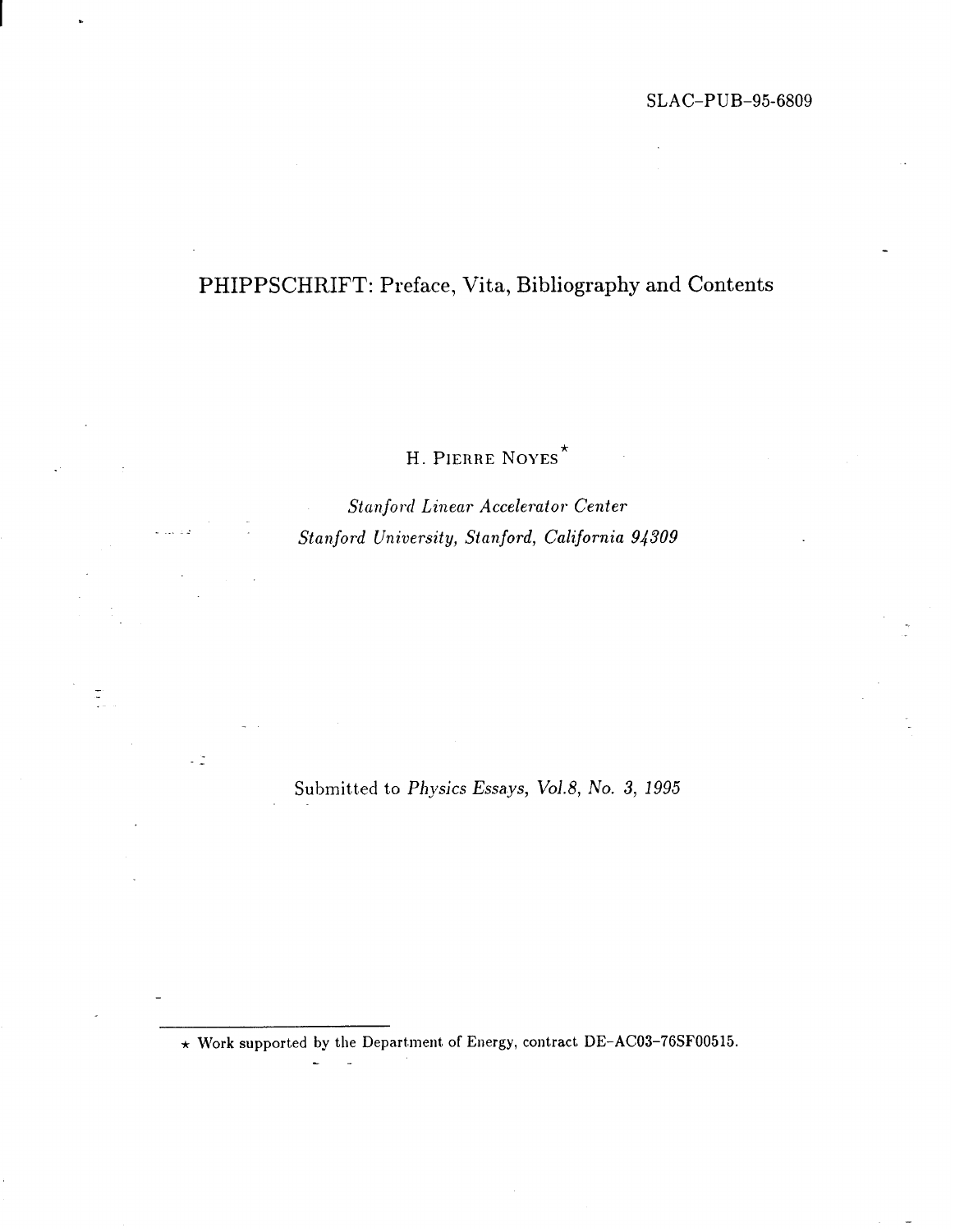#### Guest Editor's Preface

**I \***

..

..

This issue of *Physics Essays* is dedicated to Dr. Thomas E. Phipps, Jr., one of the most original and remarkable physicists whom I know. Among that company, he is singled out as both uncompromising in advocating what he believes to be the truth, yet insistent that people with whom he disagrees be heard. This issue of Physics Essays, which I have the honor of editing, illustrates this fact very clearly. Tom chose the authors, well knowing that they disagree with him and with each other on a number of points. Yet, as is the general policy of Physics *Essays,* he wanted them to have their say so long as they could be polite about it, and were not demonstrably and clearly wrong as to facts.

Tom and I had similar backgrounds up to a point in that both of our fathers were professors of Chemistry at the University of Illinois, both of us went to the University of Illinois High School and to Harvard College, Tom following me by a couple of years. We lost touch for a while during and after the war, but renewed our acquaintance when Tom wrote to W.K.H. (Pief) Panofsky (then director of SLAC) asking about a pion lifetime experiment Pief had performed at Berkeley. **At** that time Tom was interested in Dingle's space-proper time version of rela tivity. His- views at that time are reflected in two letters to Nature in 1962, and AFCRL-69-0518 No. 401 (Nov. 1969) with R. G. Newburgh (see Phipps' bibliography). Tom correctly realized that this experiment, if improved in accuracy, could provide an experiment crusis between linear time dilation (as exemplified by cosmic ray mesons and allowed by Dingle) and failure of time dilation (or its demonstration) when the sample of decaying mesons comes back to the same point (i.e. a microscopic realization of the "twin paradox"). By then an early version of the CERN experiment to measure  $g - 2$  for the muon was available. Although the muons do not return to precisely the same point as which they started, the results 'were sufficient to convince Tom that time dilation is experimentally demonstrated.

You will find that some authors in this issue still do not see the result as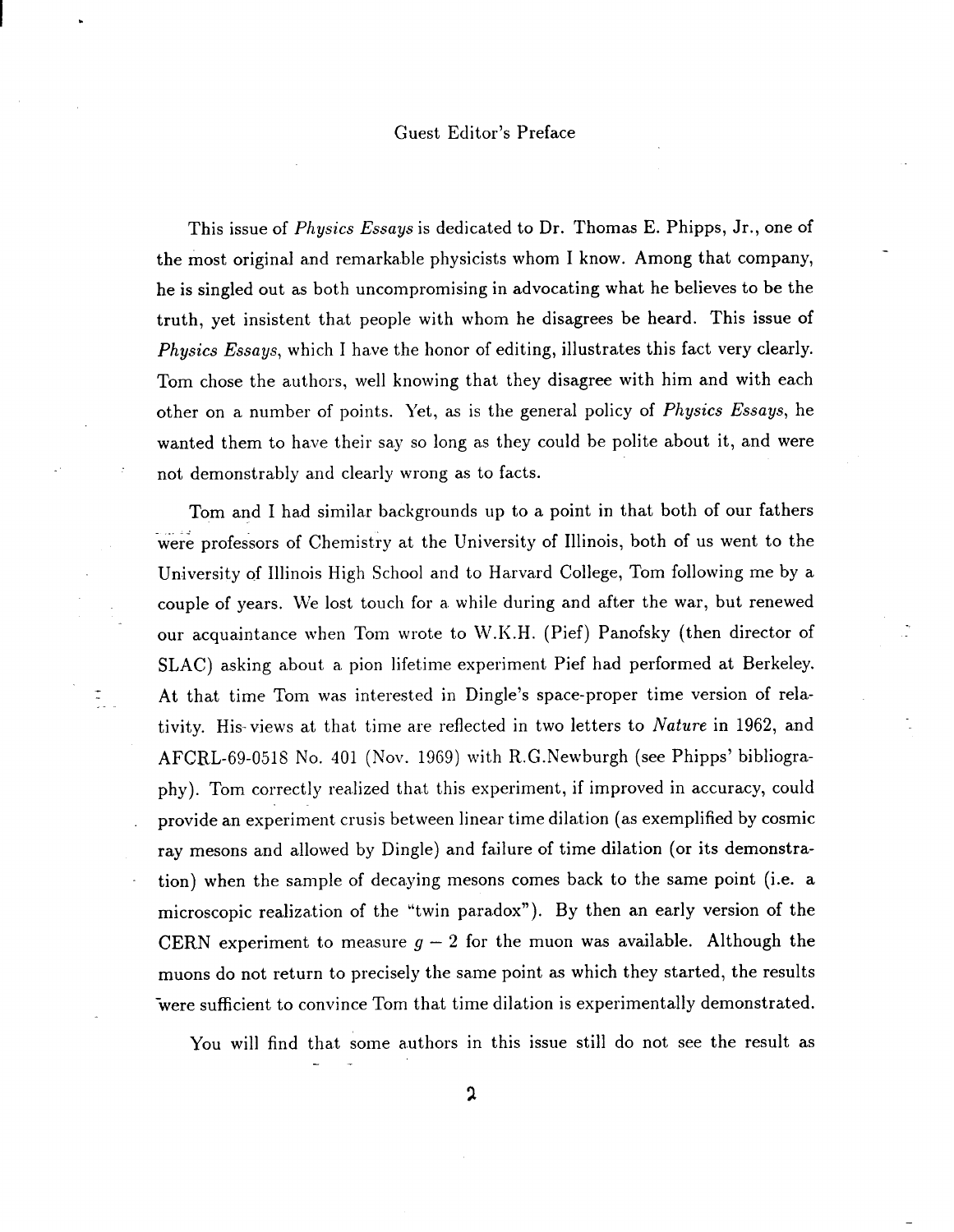definitive because it deals with accelerated "clocks", but neither Tom nor I agree with them on this point. However, he and I concur that there is no definitive experiment showing macroscopic "Lorentz contraction" of distance, a point which recurs in several of the papers in this issue. I stress the readiness with which Tom was prepared to abandon a cherished and long held view when the experiment he proposed went against him, yet unwilling to follow the easy course of accepting the conventional (and not directly supported) extension of this result about time to the measurement of spatial dimensions of moving systems.

 $\frac{1}{2}$   $\frac{1}{2}$   $\frac{1}{2}$ 

.-

One we were in touch again, we remained so, and our professional contacts have become more and more significant — at least for me — over the years. I was, then, a pretty conventional high energy physicist. But Tom brought me back into touch with the paradoxes of quantum mechanics as conventionally "interpreted". I was particularly struck by his analysis of the "correspondence" between classical and qtiafitum physics which allowed him to show that the conventional "derivations" throw away half the clegrees of freedom, and that these can be restored in a more general theory which has both classical and quantum mechanics as limiting cases. As Tom remarks [in *Fixed Past and Uncertain Future*, and exchange of correspondence between Pierre Noyes, John Bell and Thomas Phipps, Jr., SLAC-PUB-1351 (December, 1973).] "I'm pretty absent-minded myself, but when it comes to count ing parameters, I'll take on any performing horse (or non-performing physicist) ." Tom's covering theory for quantum and classical mechanics was initially reported in the *Physical Review* in 1960, in *Dialeciica* in 1969, and re-examined in a sequence of papers in *Foundations of Pltysics (see* Phipps' bibliography).

I still hope that some day, someone will pick up this work and see where it leads. I made use of it in a very minor way to show that it allowed (in the quantum limit) a way to interpret the extra (from the point of view of conventional quantum mechanics) degrees of freedom as the phase of the wave function in an S-Matrix type of scattering theory, and thus to separate (in quantum mechanics) the kinematics 'which describes scattering from the dynamics of the interactions which explain scattering. [H.P.Noyes, *Foundations of Physics*, 6, 83 (1976).] But even this fairly

3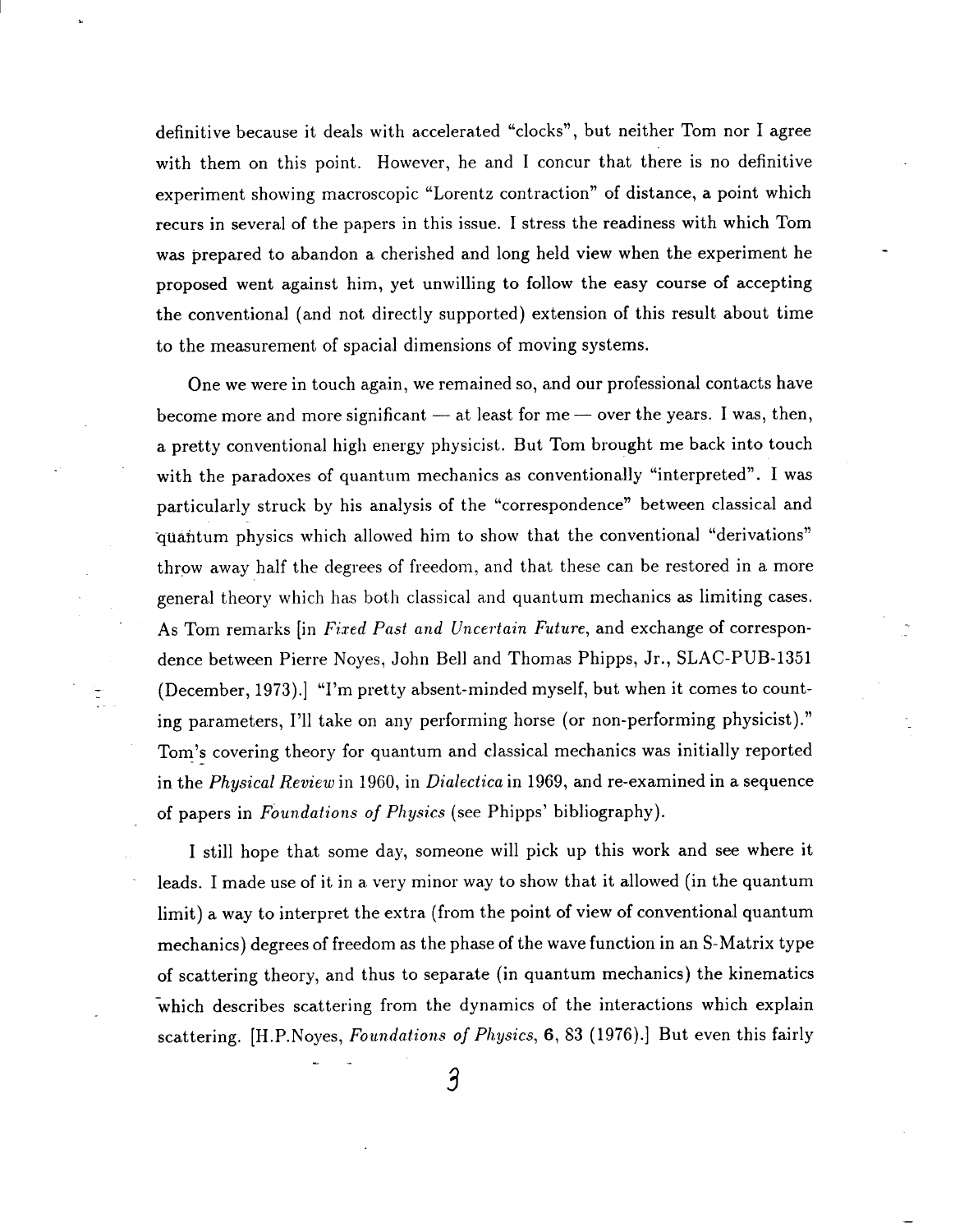minor and reasonably conventional attempt to build on Tom's work fell stillborn from the press. Once when I presented a seminar on related material under the title "Fixed Past, Uncertain Future" a famous physicist warned me in a friendly way "Boy, your future sure will be uncertain if you go on this way." Unfortunately we have no work derivative from Tom's quantum mechanical insights in this issue. Some of my recent work suggests that the "imaginary momentum" states Tom found in the  $2mc^2$  energy gap between the lowest free particle states of a fermion and an anti-fermion predicted by the Dirac equation might be the starting point for a model of "confined" particles such as quarks. The investigation of the free particle Dirac equation I present in this issue might help lead in that direction.

 $\frac{1}{2}$  . The set of  $\frac{1}{2}$ 

Be that as it may, there is no doubt that twentieth century physics has not lived up to its initial promise of producing a coherent view of the physical universe. For example, a distinguished physicist and historian of science (Schweber), in his recent volume *QED* and the *Men Who Made It* asserts unequivocally that

"How to synthesize the quantum theory with the theory of special relativity  $was - and has remained - the basic problem confirming 'elementary' particle.$ theorists since 1925-27."

The conventional wisdom holds that the basic problem is lurking at the interface between quantum mechanics and *generai* relativity, which is sometimes called "quantum gravity". But research along those lines usually assumes that there is nothing wrong. with special relativity, and that problems set in only for space-time intervals comparable to the Planck length. The careful reader of the papers in this issue which deal with *special* relativity — often inspired by Tom's critical attention to these problems — will find that the experimental and conceptual conundrums posed by the almost universally accepted analysis given by Einstein are by no means settled. It could be that the missing key is not under the glaring "lamppost" of high technology particle physics and physical cosmology, but in the murky corners where more mundane issues have been swept aside. As Tom remarks in the letter already cited, "I never was happy with E- and H-fields as *mathematical --*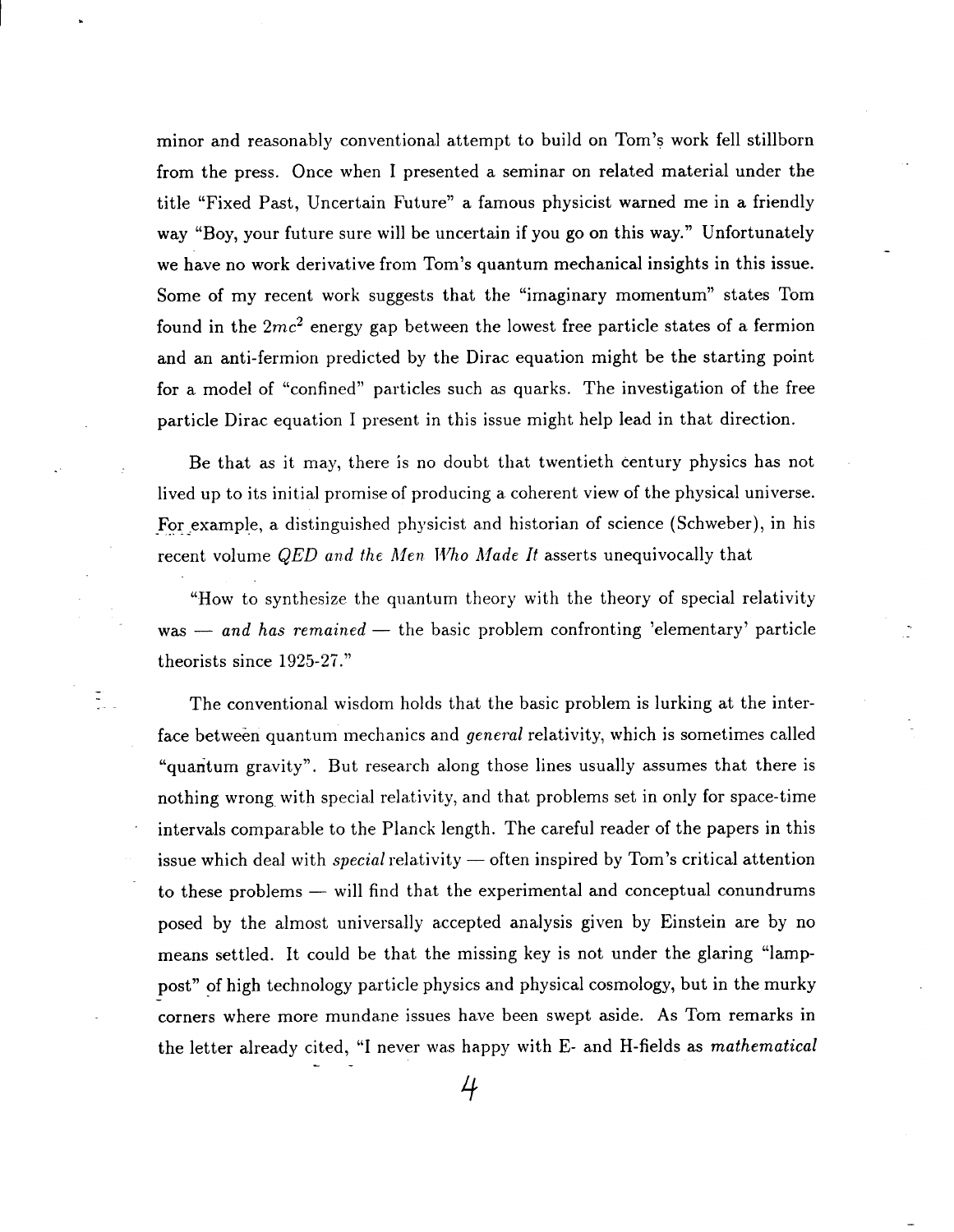vectors propagating precociously straight out of our brains and into the physical world." As I compose these lines, I am pondering some beautiful results that Tom is achieving and refining in his basement laboratory to see whether the Ampere or the Grassman-Lorentz force law correctly describes the motion of movable elements in closed electric circuits. Good luck, Tom!

It has been a great pleasure for me to have had the opportunity to edit this issue of Physics Essays and to contribute in this modest way to honoring one of the most remarkable physicists of our times.

> Pierre Noyes Stanford Linear Accelerator Center March, 1995

--

 $\frac{1}{2}$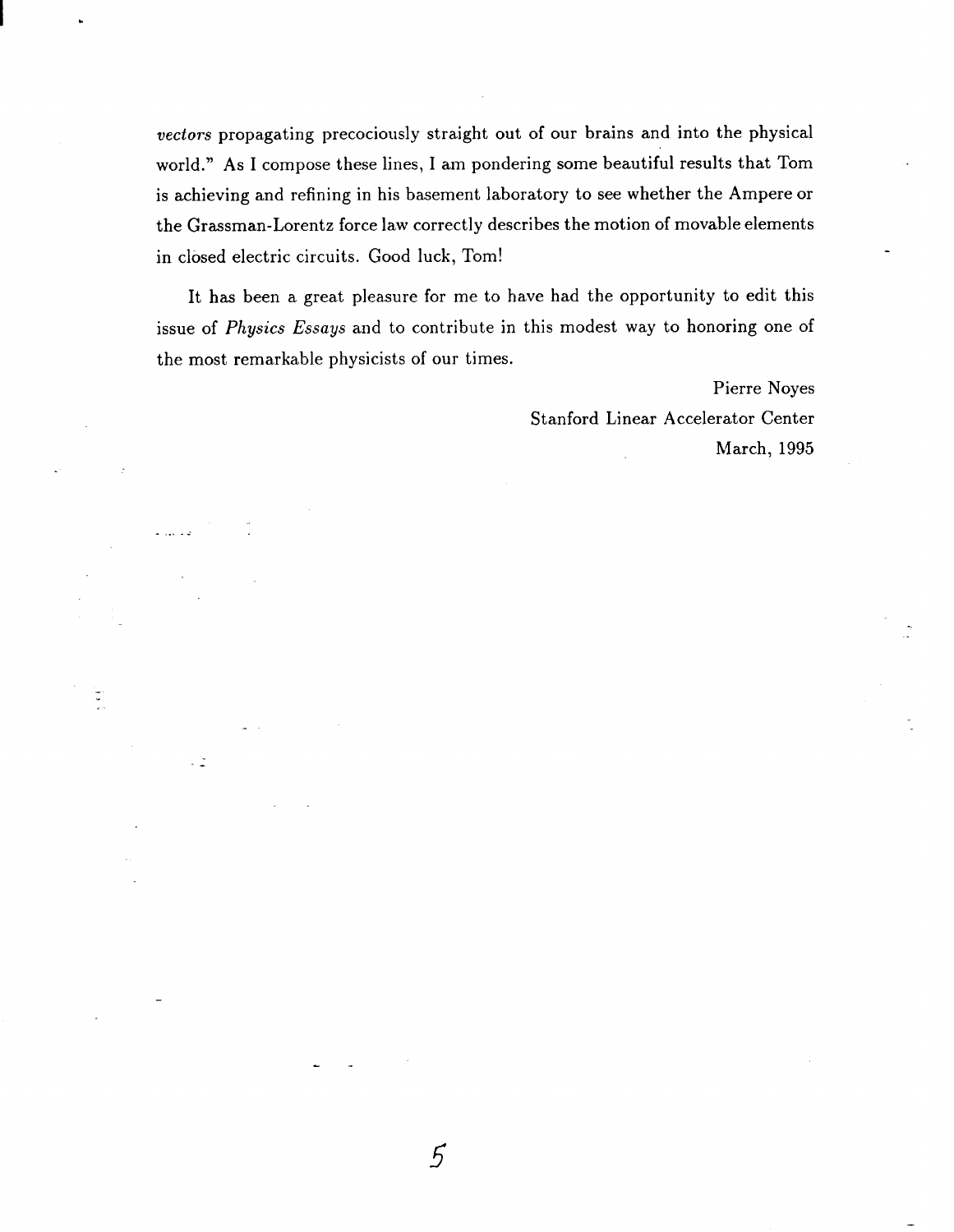Dr. Phipps was born in Champaign, Illinois on January 26, 1925, the son of an experimental physical chemist employed at the Noyes Laboratory of the University of Illinois. In 1930-31 his father received a Guggenheim fellowship for study in the Hamburg laboratory of Otto Stern and his parents took him with them to Germany. The family returned to Urbana, Illinois, where he attended the Leal grade school and the University High School. He obtained a National Scholarship from Harvard, where he earned AB (1945), MS(1948), and PhD (1951) degrees.

In 1945-46, having been disqualified for military service by poor eyesight, he joined the wartime Operations Research Group of the Navy Department in Washington, D.C., then under the direction of Professor P.M. Morse of MIT and located in WWI temporary buildings on Constitution Avenue. There he worked under the supervision of Professor B. O. Koopman of Columbia University, mainly in probability analysis of radar applications to anti-submarine warfare. On completing graduate studies and doctoral thesis experimental work on molecular beam magnetic resonance of hydrogen isotopes at Harvard, under the direction of Professor Norman Ramsey, he returned in late 1950 to operations research (nowadays called systems analysis) for the same MIT-sponsored Navy organization, renamed in its post-war version Operations Evaluation Group (OEG). It was directed by Professor J. J. Steinhardt and located in the newly-constructed Pentagon. In 1955-56 he was granted a year of academic leave to study elementary particle physics at MIT under the sponsorship of Professor Morse. On his return to Washington (1956) he was assigned to the Naval Warfare Analysis Group in the Office of the Chief of Naval Operations, an offshoot of OEG. During his employment by these Pentagon organizations he carried out a number of field assignments with United States naval forces in Pearl Harbor, Japan (during the Korean war), and the Mediterranean, and also wrote about 40 classified studies and memoranda,

.-

In 1960 he changed to Civil Service employment and joined the U.S. Naval Ordnance Test Station in the Mojave desert (China Lake, California) as a research consultant to the Technical Director, Dr. W. B. McLean. Here he had leisure to write an anti-Air-Force book, *Ethics of Power*, for which he was unsuccessful in finding a publisher. In 1962 he was appointed Associate Technical Director for Research and Head, Research Department. Finding that he lacked talent for administration, he returned in 1964-66 to the Pentagon, where he joined the Office of the Director, Defense Research and Engineering as Assistant Deputy Director, Research, under Dr. C. W. Sherwin. These, too, were comparatively unproductive years, in that the work involved bureaucratic supervising of organizations such as ONR, AFOSR, etc., that had no felt need for supervision. He was therefore pleased to conclude his gainful employment, during 1966-80, in the more research-oriented atmosphere of the Naval Ordnance Laboratory, White Oak, Maryland (as it was then, under the directorship of Dr. G. R. Hartmann), where he served for the most part as Scientific Advisor to Dr. C. M. Schoman, Head, Advanced Planning and Analysis

6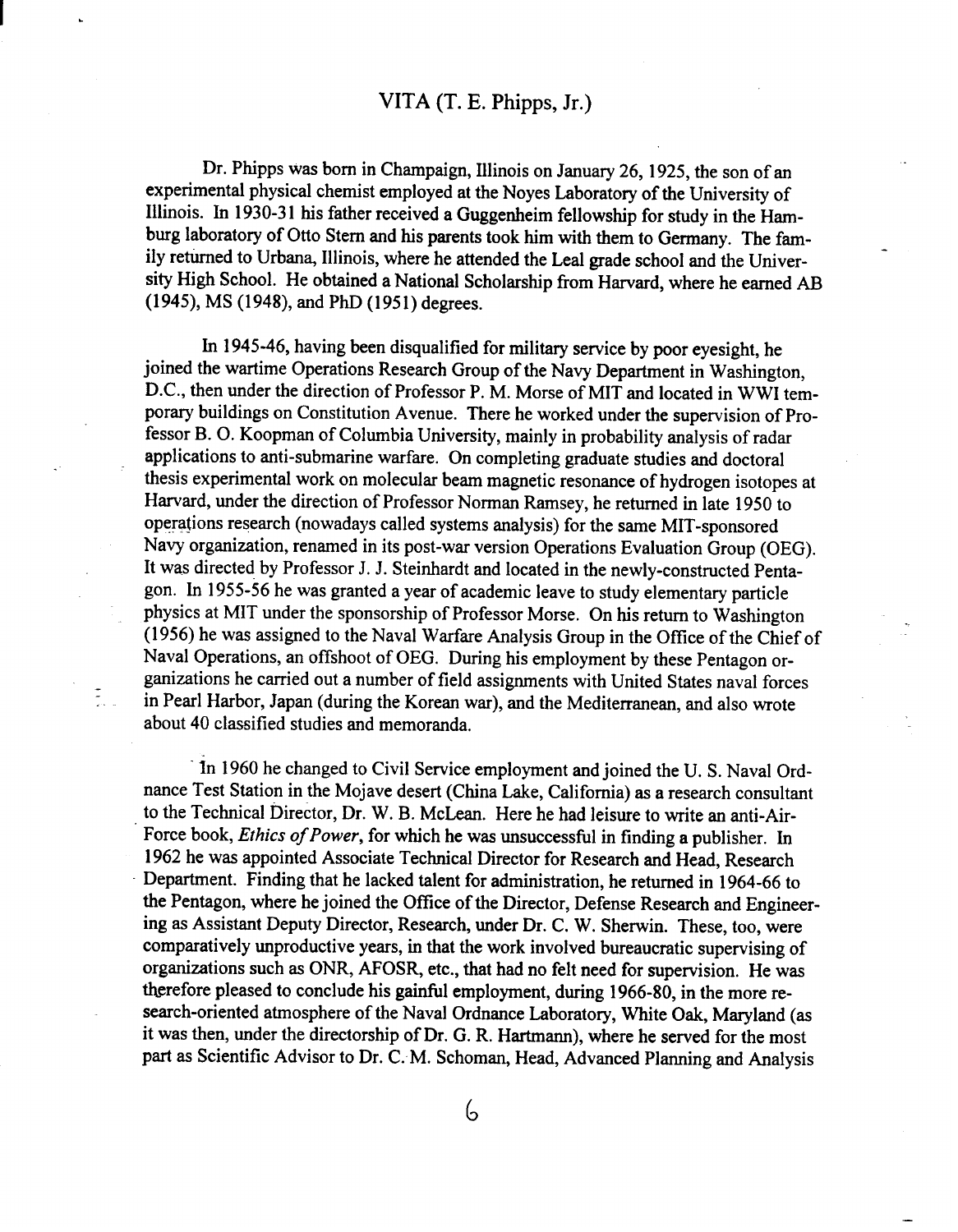Staff. This afforded a few unstructured opportunities for small-scale physics experimentation.

**I .**

. ...-.

-.

**7**

Upon retirement at minimum age 55 from Civil Service, he returned to Urbana, Illinois and set up a small physics laboratory in his father's basement, where they conducted joint experiments until his father's death in 1990. These experiments are described in Chapter 7 of *Heretical Verifies,* a self-published book he produced in 1987.

Dr. Phipps has been married twice, first to Mabel Lee Maier Borden and, following her death, to Frances Motz Boldyreff. He has no children. His professional memberships include Phi Beta Kappa, Sigma Xi, and, at various times, the Operations Research Society of America and the American Physical Society.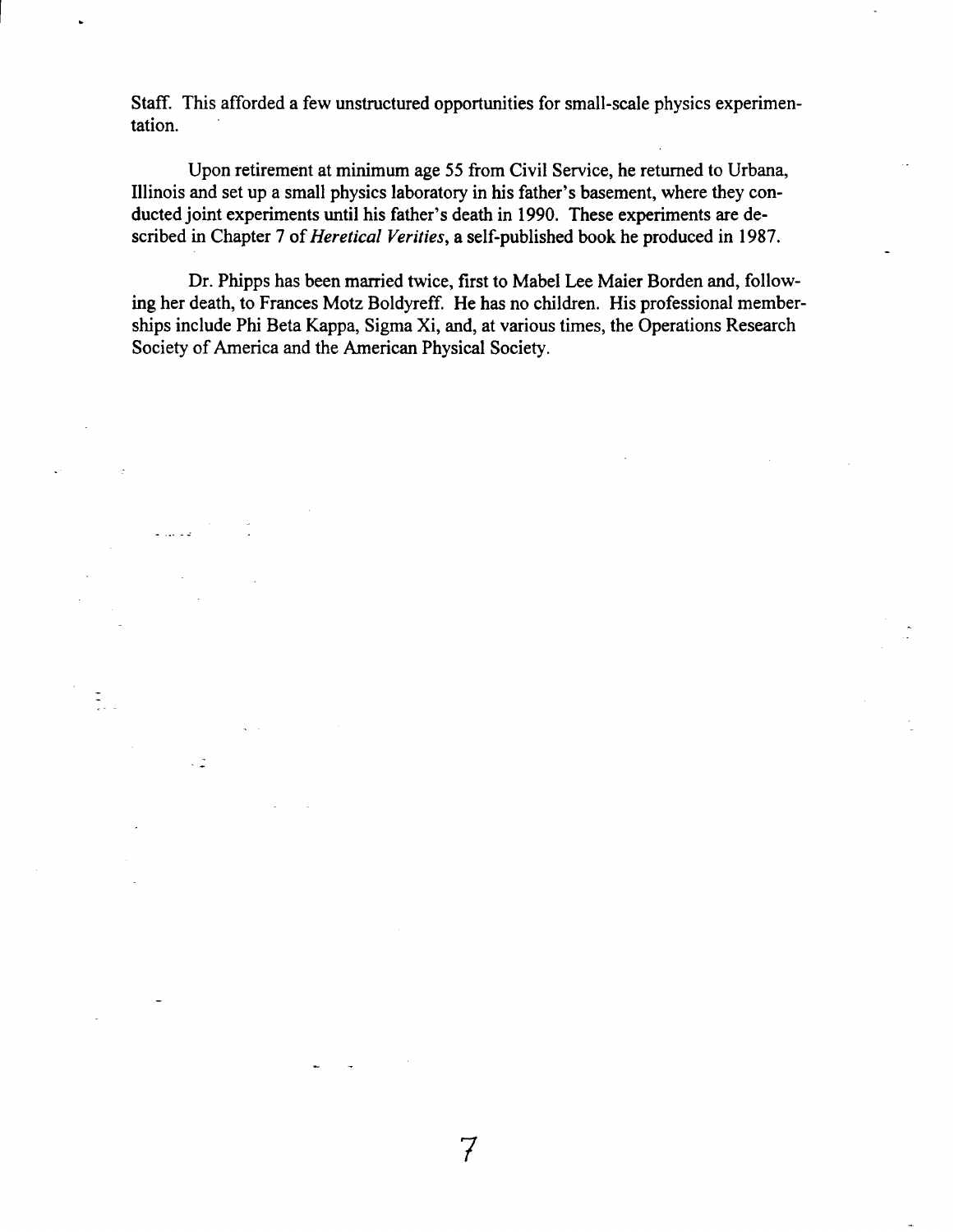## PHYSICS:

 $\mathbf{I}$ 

Phys. Rev. 87, 395 (1952), "Nuclear Radiofrequency Spectra of  $H_2$  and  $D_2$  in High and Low Magnetic Fields," co-authored with N. F. Rarnsay, H. C. Kolsky, and H. B. Silsbee.

Letters to the Editor on similar subjects, co-authored as above:

- Phys. Rev. **79**, 883 (1950).
- . Phys. Rev. 80,483 (1950).
- . Phys. Rev. 81, 1061 (1951).
- . Phys. Rev. 118, 1653 (1960), "Generalization of Quantum Mechanics."
- . Nature 195,67 (1962), "Re-entrant Motion in Special Relativity" (letter).
- . Nature 195, 1088 (1962), "hterpretation of Quantum Physics" (letter).
- . . Nature 196, 886 **(1962),** "Re-entrant Motion in Special Relativity" (letter).
- Dialectica, 23, 189 (1969), "The Relativity of Physical Size."
- . AFCRL-69-05 18, *Physical Sciences Research Papers, No. 401* (Air Force Cambridge Research Laboratories, Nov. 1969), "A Space-Proper Time Formulation of Relativis tic Geometry," co-authored with R. G. Newburgh.

..

- Nuovo Cimento 67B, 84 (1970), "Relativistic Time and the Principle of Caratheodory," co-authored with R. G. Newburgh.
- AFCRL-71-0027, *Physical Sciences Research Papers, No. 441* (Air Force Cambridge Research Laboratories, 8 January, 1971), "A Novel Rotation Sensor Based on Measurement of the Brewster Angle in a Moving Medium," co-authored with R. G. Newburgh (principal author).
- Am. J. Phys. 39, 1079 (1971), "Brewster Angle and the Einstein Velocity Addition Theorem," co-authored with R. G. Newburgh (principal author).
- . Air Force Research Review, No. 1 (Jan. -Feb. 1971), p. 8, "A Novel Electro-optical Rotation Sensor," co-authored with R. G. Newburgh (principal author).
- **. - Found. Phys. 3, 435 (1973),** "Time Asymmetry and Quantum Equations of Motion."
- . Lettere al Nuovo Cimento 9,467 (1974), "Kinematics of a 'Rigid' Rotor."
- Found. Phys. 5, 45 (1975), "Toward a Fundamental Mechanics, Part I."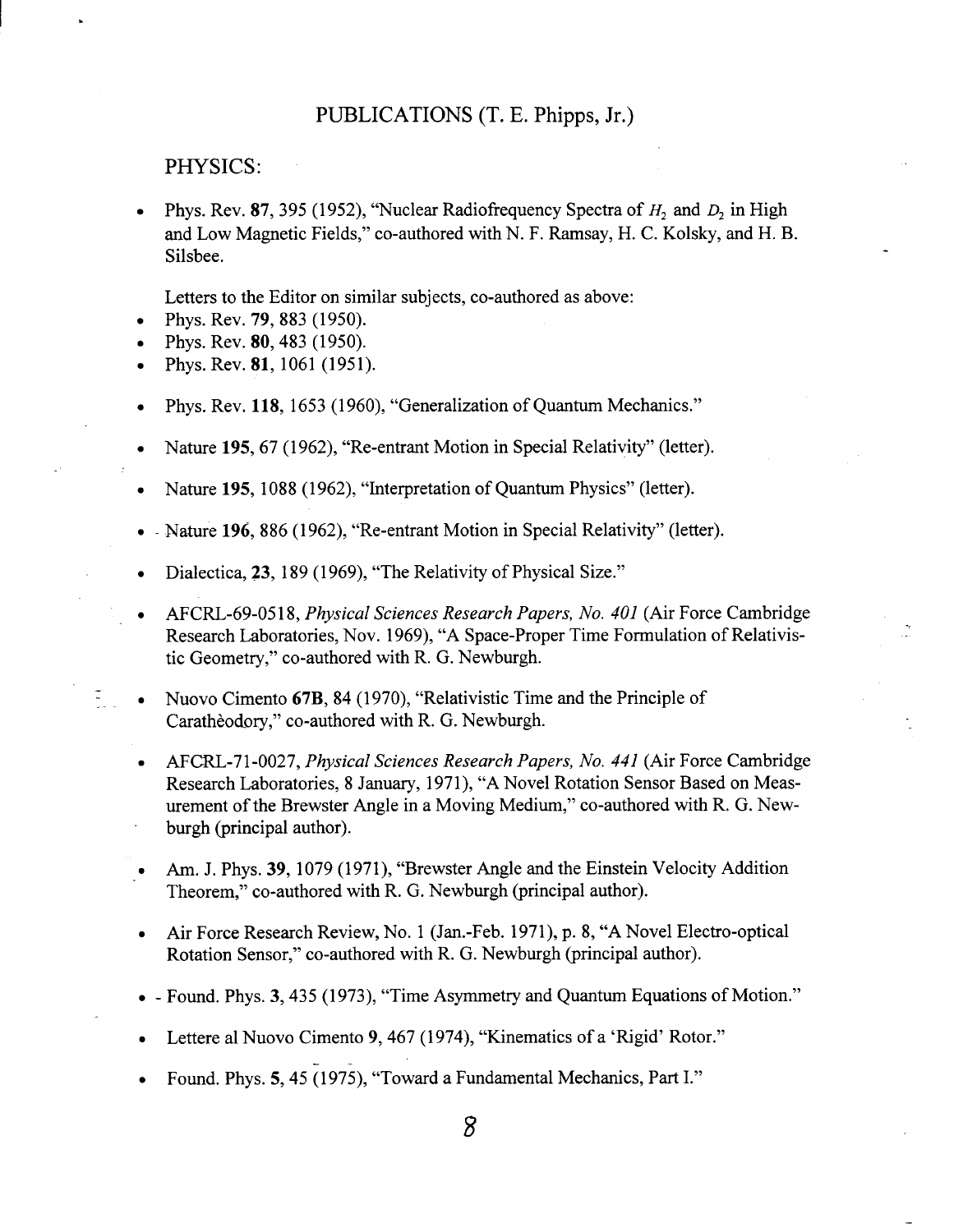. Found. Phys. 6,71 (1976), "Toward a Fundamental Mechanics, Part II."

**I .**

- . Found. Phys. 6,263 (1976), "Toward a Fundamental Mechanics, Part III."
- . Speculations in Science and Technology 1,499 **(1978),** "Should Mach's Principle be Taken Seriously?"
- . IEEE publication 79CH1 424-1 SMC, *Proceedings of the International Conference on - Cybernetics and Society* (October, 1979), p. 630, "Do Quantim 'Events' Occur?"
- . Found. Phys. 10,289 **(1980),** "Do Metric Standards Contract?"
- . Found. Phys. 10, **811 (1980),** "Do Metric Standards Contract? --A Reply to Cantoni."
- Found. Phys. 11, 633 (1981), "Light on Light: A Response to Grön."
- The Toth-Maatian Review 1, 265 (1982), "Covariance vs. Invariance."
- . The Journal of Classical Physics 2, 1 (1983), "First-order Modification of Maxwell's Equations." . ...-.
- The Journal of Classical Physics 2, 23 (1983), "Astronomical Counter-evidence to Relativity," co-authored with H. W. Milnes (principal author).
- The Toth-Maatian Review 2,3 (1983-84), Chapters 1 & 2 from *Mathematical Themes in Physical Description* previewed pp. 509, 801, 924, 1008.

..

- . males de la Fondation Louis de Broglie 8,325 (1983), "Neo-Hertzian Electromag netism  $(I)$ ."
- Annales de la Fondation Louis de Broglie 9, 41 (1984), "Neo-Hertzian Electromagnetism  $(II)$ ."
- . Am. J. Phys. 54,245 (1986), "Mercury's precession according to special relativity."
- *. Quantum Uncertainties -- Recent and Future Experiments and Interpretations,* W. M. Honig, D. W. fiaft, and E. Panarella, eds. (Plenum, New York, 1986), p. 223, "Neo-Hertzian Electromagnetism."
- Am. J. Phys. 55, 758 (1987), "Response to "Comment on 'Mercury's precession according to special relativity" [Am. J. Phys. 55, 757 (1987)]."
- . The Toth-Maatian Review 6,3207 (1987), "Reassessment of Neo-Hertzian Electromagnetism."

q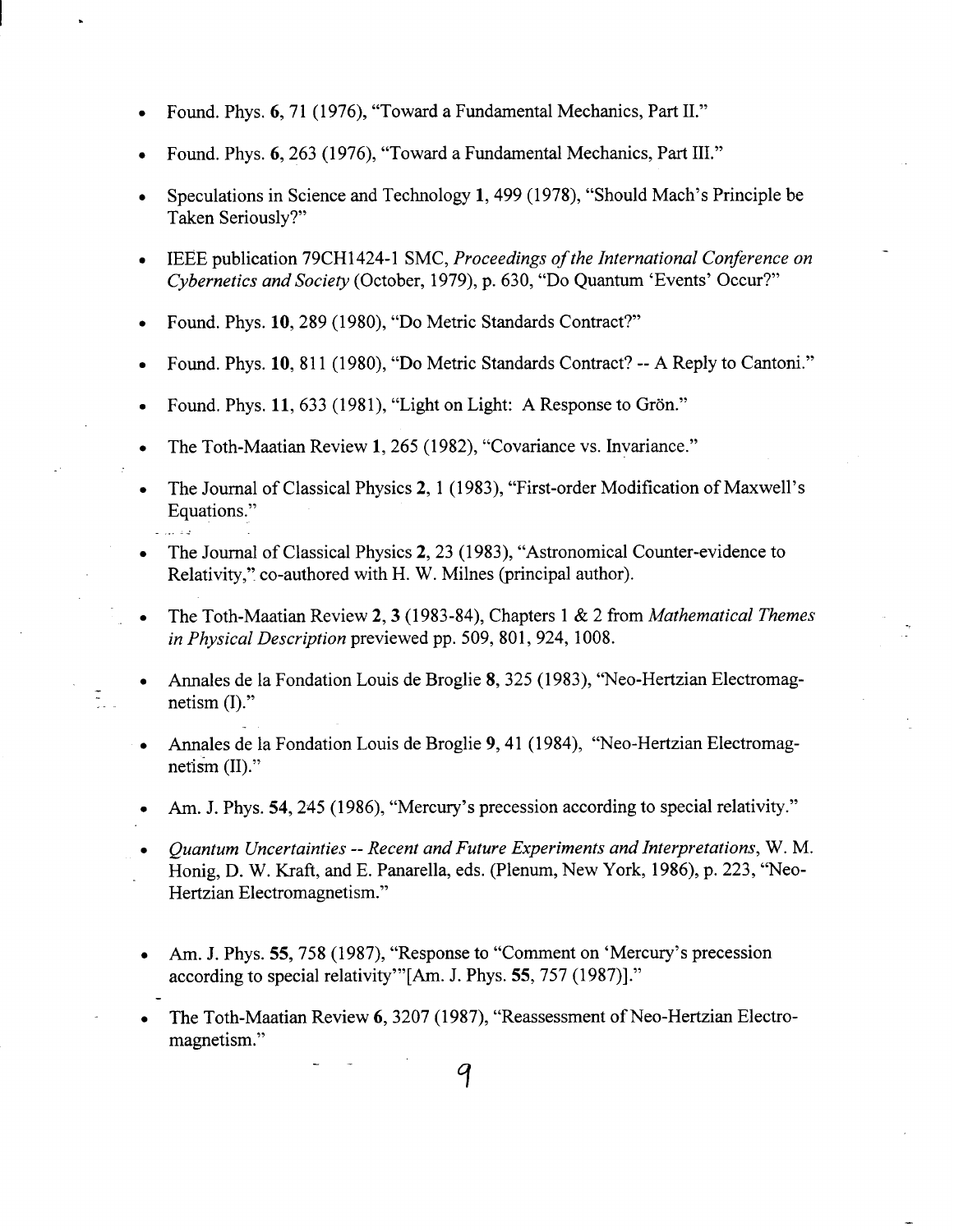- Phys. Essays 1,20 *(1988),* "Measurement Theory via Hidden Variables Not Subject to Bell's Theorem."
- Phys. Essays 1, 150 (1988), "Getting Wind of the Ether."

1<br>1940 - Paul II<br>1940 - Paul II<br>1940 - Paul II<br>1940 - Paul II

. .

- Am. J. Phys. 57, 549 (1989), "Relativity and aberration."
- Phys. Essays 2, 180 (1989), "Superluminal Velocities: Evidence for a New Kinema tics?"
- Phys. Essays 2,301 (1989), "Steady-state Cosmology: Once More Unto the Breach?"
- $\bullet$ Phys. Essays 2, 380 (1989), "Consistency Test of an Alternative Kinematics."
- Phys. Letters A 146, 6 (1990), "Observation of Ampère Forces in Mercury" (coauthored with T. E. Phipps).
- $\cdot$   $\bullet$ Phys. Essays 3, 198 (1990), "New Evidence for Ampere Longitudinal Forces."
	- *Revue Roumaine des Sciences Techniques, Sirie Electrotechnique et Energktique 35, -1.3S(* **1990);** "Hertz's contribution to electromagnetic theory."
	- Apeiron 8, 8 (1990), "Weber-type Laws of Action-at-a-Distance in Modern Physics."
- Phys. Essays 3,414 (1990), "Toward Modernization of Weber's Force Law."
- *Physical Interpretations of Relativity Theory Proceedings* (British Society for the  $\bullet$ Philosophy of Science International Conference, London, 1990), M. C. Duffy, ed., p. 435, "Do Noncovariant Forces Exist in Nature?"
- Phys. Essays 4, 368 (1991), "Stellar Aberration from the Standpoint of the Radiation Convection Hypothesis."
- Found. Phys. 21, 1071 (1991), "Proper Time Synchronization."
- Galilean Electrodynamics 2,78 (1991), "An Ant's Challenge to the Grace-Hopers of Special Relativity."
- $\bullet$ Mat *physics for the next century? Prospects for renewal, open problems,* "*heretical" truths* (Proceedings of the International Conference, Ischia, Italy, 1991), G. Arcidiacono, U. Bartocci, M. M. Capria, eds., p. 151, "Letter to *Science* on 'Testing Special Relativity," and p. 153, "On Up-dating Weber's Instant-action Force -Law."
- **9** Apeiron 14,5 (1992), "Lorentz Contraction of the Coulomb Field: An Experimental Proposal."

—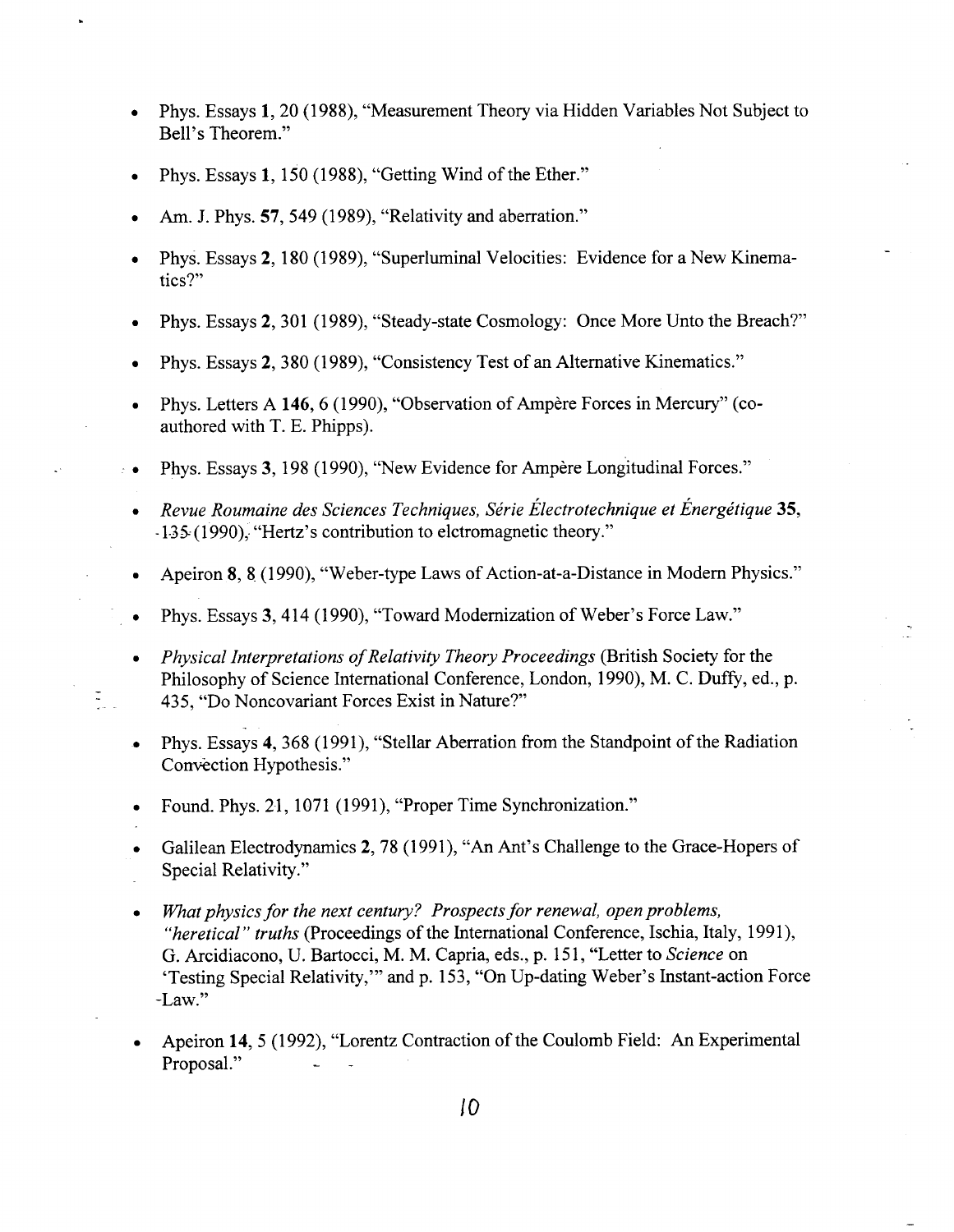- *Wave-Particle Duality*, F. Selleri, ed., (Plenum, New York, 1992), Chapter 12, p. 193, "On the 'Completeness' of Quantum Mechanics."
- $\bullet$ Phys. Essays 5,425 (1992), "Derivation of a modernized Weber force law."
- Galilean Electrodynamics 3, 56 (1992), "Potier's Principle: A Trap for Unwary Etherists and Others."
- Apeiron 17, 1 (1993), "Ampère Tension and Newton's Laws."
- Galilean Electrodynamics 4, 105 (1993), "Logical Insufficiency of the 'Two Postulates' of Special Relativity."
- *Courants, Amers Ecueils en Microphysique -- Directions in Microphysics* (Fondation Louis de Broglie, 1993), p. 323, "On force laws and alternative pathways to electrodynamics" (special issue of Annales de la Fondation Louis de Broglie).
- Phys. Essays 6, 249 (1993), "On Hertz's Invariant Form of Maxwell's Equations."
- Galilean Electrodynamics 5, (1994), "Neo-Hertzian Wave Equation and Aberration." ...-.
- $\bullet$ Apeiron 19, 11 (1994), "Stellar and Planetary Aberration."
- *Advanced Electromagnetism: Foundations, Theory, Applications* (World Scientific Pub. Co., Inc., Singapore, 1995), T. W. Barrett and D. M. Grimes, eds., Chap. 11, "Hertzian Invariant Forms of Electromagnetism."

## MATHEMATICS:

I .

✎✎ ☛

 $\widetilde{\mathbb{Z}}$ 

- Operations Research 4, 76 (1956), "Machine Repair as a Priority Waiting-Line Problem."
- . SIAM Review 10,223 (1968), "A Continued Fraction Representation of Eigenvalues (Problem 68-6)."
- Am. Mathematical Monthly 75, 881 (1968), "Cauchy-Riemann Relations in  $n$  Dimensions."
- SIAM Review 13, 390 (1971), "A Continued Fraction Representation of Eigenvalues (Problem 68-6): Solution by Proposer."
- SIAM Review 13, 389 (1971), "A Double-sum Identity (Problem 71-16)."
- . Byte (April, 1986), p. 181, "The hversion of Large Matrices."
- . Phys. Essays 6, 135\_(l 993), "On Infinite Process Convergence, Part I: Speeding Series Convergence."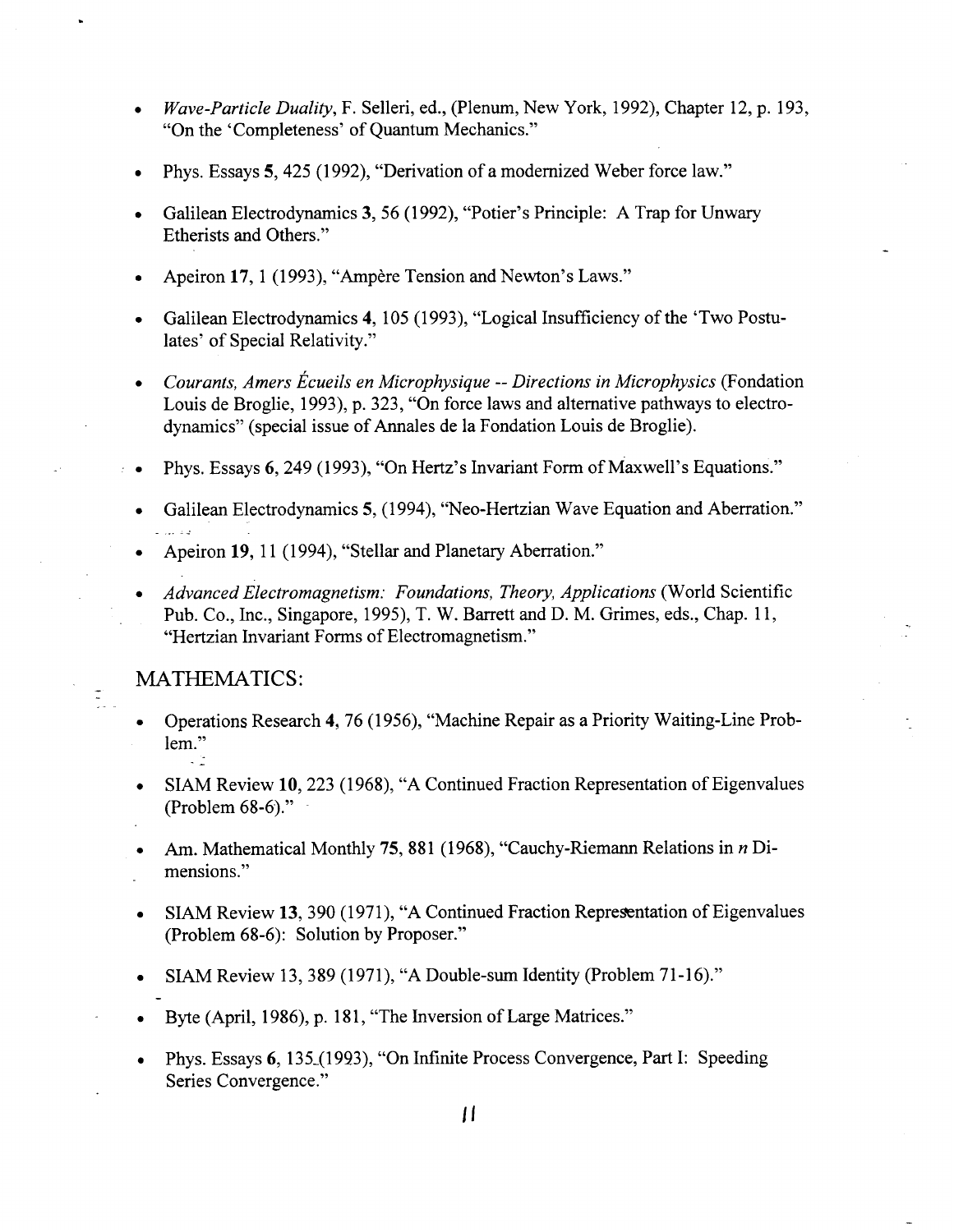- Phys. Essays 6, 440 (1993), "On Infinite Process Convergence, Part II: Brown's Series  $1 + 1!x + 2!x^2 + \cdots$ "
- Phys. Essays 6, 588 (1993), "Infinite Process Convergence, Part III: Introduction to Continued Fractions."

# MISCELLANEOUS:

 $\overline{a}$ 

**I .**

 $\frac{1}{2}$ 

 $\sim 2$ 

- Science 129, 118 (1959), "Scientific Communication" (Letter to the editor).
- Journal of Conflict Resolution 5, 274 (1961), "Resolving 'Hopeless' Conflicts."
- Current History 42,275 (1962), "The Case for Deterrence."
- ✎✎ Journal of Conflict Resolution 7, 215 (1963) and Journal of Arms Control 1, 309 (1963), "Strategy of War Limitation."
	- $\bullet$  . Science 139, 674 (1963), "Civil Defense" (Letter to the Editor)
	- *Heretical Verities: Mathematical Themes in Physical Description* (Classic Nonfiction Library, Urbana, IL, 1987).

-.